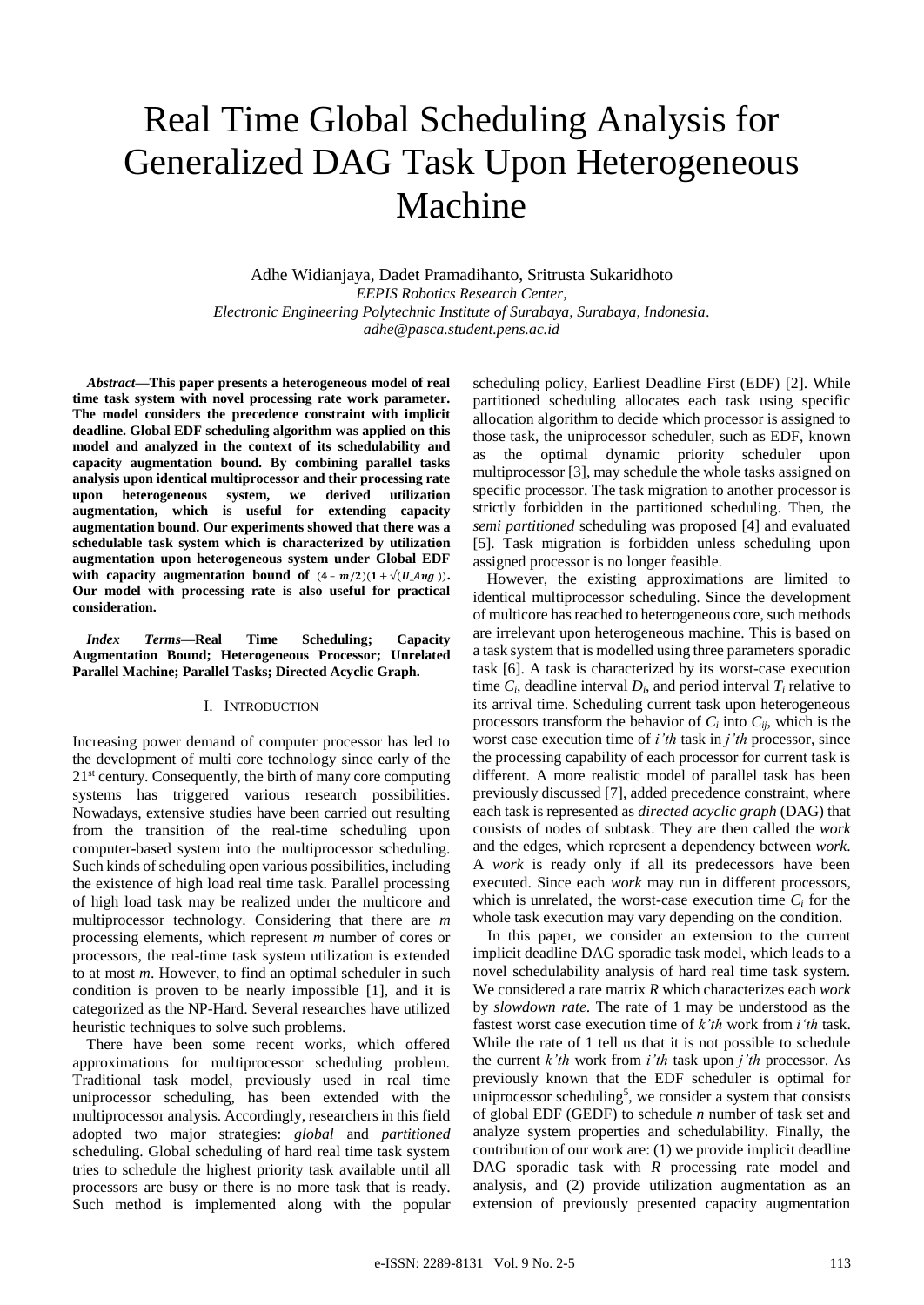bound for multiprocessor system. We also open the possibilities that such model may represent multiprocessor scheduling under both partitioned and global strategy.

### II. RELATED WORKS

Partitioned multiprocessor scheduling under time constrained hard real time system has been previously studied by real time system researcher. However, the current uniprocessor bound in EDF and Rate Monotonic (RM) are used as guide for the upper and lower bound in partitioned scheduling. While partitioned strategy is considered as binary packing problem, various allocation algorithms are analyzed in the context of system utilization bound [2].

Scheduling sporadic task system upon multiprocessor has been presented in [6]. It is known that under GEDF scheduler, *resource augmentation bound* of  $2 - 1/m$  has been proven by Bonafici et al. Recently, such model has been extended with the precedence constraint and recently analyzed by Li et al. [10] Li also provided *capacity augmentation bound* to distinguish from previous *resource augmentation bound*. However, both terms are similar to *utilization bound* studied by Liu et al. [3] in uniprocessor scheduling, and Lopez et al. [2] in partitioned multiprocessor scheduling, which equally lead to schedulability analysis. Our work presented in this paper used similar parameter to analyze task system schedulability upon heterogeneous machine.

Raravi et al. [9] provided unrelated processor task assignment algorithm by dividing a set of task into heavy and light task, and treat the machine as two different machine. Anderson et al define the clusters of processor with the same type and schedule the assigned task set using global EDF. Lawler et al. [10] and Wiese et al. [11] formulated linear programming solution for scheduling upon unrelated parallel processor. However, we offer different approach which treat all tasks as *m-*processor assignable with processing rate defined by *R*, unless its rate is equal to 0.

## III. TASK MODEL

We considered implicit deadline DAG sporadic task with processing rate extension running on a system with *m* number of heterogeneous processor. An implicit deadline sporadic task  $\tau_i \in \mathbb{T}$ , where  $\mathbb{T}$  is DAG sporadic task set, and *i* is the number of task. Each task  $\tau_i$  is represented by *directed acyclic graph* (DAG), characterized by its deadline interval  $D_i$  and time period  $T_i$ . Since we address implicit deadline task system, equation (1) will hold. Task  $\tau_i$  consists of *r* number of subtasks called *work*  $w_k^i$  and characterized by its worst case execution time  $W_k^i$ , where  $k = 1, \ldots, r$ . Each work is represented by node. An edge links node  $w_p^i$  to  $w_q^i$ , means that  $w_p^i$  must be fully executed so that  $w_p^i$  becomes ready.

$$
D_i = T_i \tag{1}
$$

For each task  $\tau_i$  in  $\mathbb T$  task set, we provided processing rate matrix  $R_i$  with the size of  $r \times m$ , where *n* is the number of work in task  $\tau_i$  and *m* is the number of processing elements. This is may be understood that every work of each task in DAG sporadic task system is characterized by rate  $r_{ki}$ , which is the elements of processing rate matrix  $R_i$ , where  $k = 1, \ldots,$ *r*, and  $j = 1, \ldots, m$ . The value of processing rate  $r_{kj}$  is between

 $0 \le r_{kj} \le 1$  and represents the amount of total work done in unit of time. The value of processing rate is inversely proportional to the execution time in *j'th* processor. The lower the processing rate by *j'th* processor, the longer the work is executed in *j'th* processor. Here, we also have definition of identical processing rate (Definition 1 – which is similarly represent identical multiprocessors) and heterogeneous processing rate (Definition 2).

DEFINITION 1. Let task  $\tau_i$  with r is the number of work, and  $m$  is the number of available processors,  $R_i$  is identical, where  $r_{kj} = 1$  for all  $\forall k$  and  $\forall j$ , where  $k = 1, ..., r$ , and  $j = 1$ , …, *m*.

DEFINITION 2. Let task  $\tau_i$  with *r* is the number of work, and *m* is the number of available processors, *R<sup>i</sup>* is heterogeneous, where  $0 \le r_{kj} \le 1$  for  $\forall k$  and  $\forall j$ , where  $k = 1$ ,  $..., r$ , and  $j = 1, ..., m$ . This definition does not infer to the processing rate of processors; thus it also does not conclude that the order of processors by its processing rate since the work processing rate *rkj* is arbitrary for all processors.

Let  $\mathbb I$  is a set of identical processing rate matrix,  $\mathbb H$  is a set of heterogeneous processing rate matrix, *r* is the number of work in task  $\tau_i$ , and *m* is the number of processor, then equation (2) and (3) will hold for identical multiprocessor and heterogeneous multiprocessor system respectively. We define *m*–Processing Assignable task system (Definition 3) to support further discussions and analysis.

$$
R_i \in \mathbb{H} \text{ if } 0 \le r_{kj} \le 1 \text{ for } \forall r_{kj} \tag{2}
$$

$$
R_i \in \mathbb{I} \text{ if } r_{kj} = 1 \text{ for } \forall r_{kj} \tag{3}
$$

DEFINTION 3. Task system is *m*–Processing Assignable only if it holds and is subjected to *R* processing rate parameters.

Another way to understand definition 3 is: let a task system which consists of task  $\tau_i$  which its *works* is characterized by processing rate  $r_{kj}$ ,  $0 \le r_{kj} \le 1$ , then task scheduling upon *j'th* processor is subjected to its *work's* processing rate. This understanding also holds although  $r_{kj} = 0$ , which means that the *k'th* work would not use any resource if it is assigned in *j'th* processor*.*



Figure 1: Scheduling DAG Sporadic Task System in Identical Multiprocessor

Let  $F_i$  is the function that produces the worst-case execution time of task  $\tau_i$  in a single processor, which also means as the total  $W_k^i$  if  $m = 1$ . This is similar to the notion *volume vol<sup>i</sup>* presented by Li et al. <sup>8</sup> We also followed the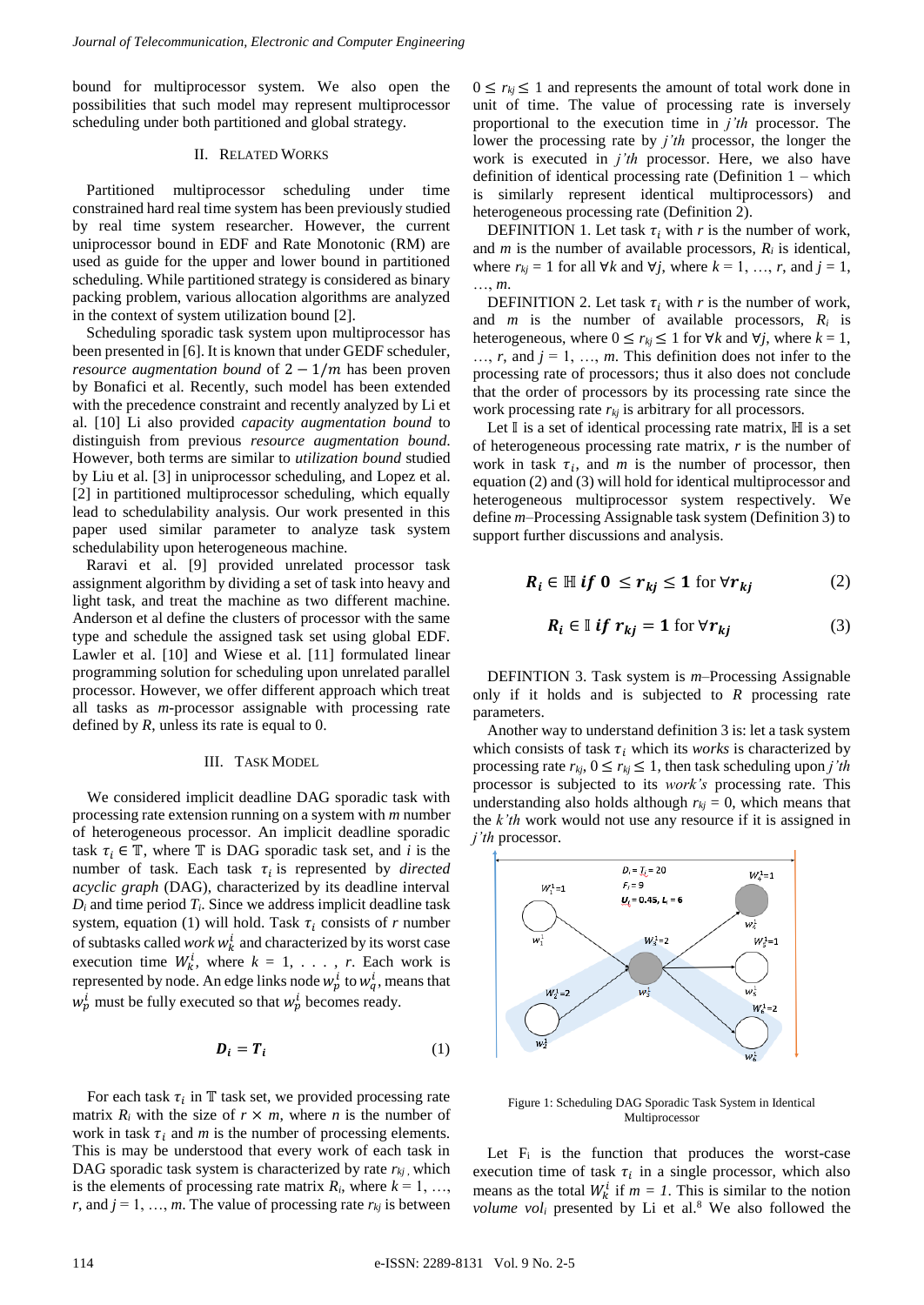definition of critical path  $L_i$ . Then, the task utilization  $U_i$  and density *dens<sup>i</sup>* may be computed using formula in Equation (4) and (5). By observing Figure 1 (assumed  $R_i$  is identical), the critical path may be interpreted as a chain started from node  $w_2^1$  goes to  $w_3^1$  and ends at  $w_6^1$ , which is the longest path by considering each W. Since all  $W_k^i$ , worst case execution time of works of task  $\tau_i$ , may be assigned in different processor, the value of  $F_i$  and also the form of  $L_i$  depends on  $R_i$ . Eventually, this condition leads to the definitions of Best Work and Worst Work of implicit deadline DAG sporadic task system.

$$
U_i = \frac{F_i}{T_i} \tag{4}
$$

$$
dens_i = \frac{L_i}{D_i} \tag{5}
$$

DEFINITION 4. Task is under the best work condition if the assignment of all  $k$  work of task  $\tau_i$  in the machine system, which consists of *m* processor, produces the *lowest* worst case execution time among all possible assignments.

DEFINITION 5. Task is under the worst work condition if the assignment of all  $k$  work of task  $\tau_i$  in machine system which consists of *m* processor and produces the *highest* worst case execution time among all possible assignments.

$$
R_1 = \begin{bmatrix} 0.5 & 0.5 & 1 \\ 0.5 & 0.5 & 1 \\ 0.5 & 1 & 0.5 \\ 0.5 & 1 & 0.5 \\ 1 & 0.5 & 0 \\ 1 & 0.5 & 0 \end{bmatrix}
$$
(6)  

$$
W_1 = \begin{bmatrix} 1 & 2 & 2 & 1 & 1 & 2 \end{bmatrix}
$$
(7)



Figure 2: Scheduling DAG Sporadic Task System in Heterogeneous Multiprocessor Under Best Work Condition

For example, from equation (6), consider  $R_I$  is the processing rate matrix of task  $\tau_1$ , which  $k = 6$ ,  $W^1$  is a vector that represents normalized worst case execution time of works of task  $\tau_1$  (from equation (7)). Then  $W_{kj}^1$  is the worst case execution time of  $k'th$  work of task  $\tau_1$  assigned in *j'th* processor.  $W^1$  is defined in a particular way to simplify the illustration. Such system is then scheduled in  $m = 3$  in heterogeneous processors. Figure 2 illustrates the

heterogeneous scheduling since there exists a possibility of  $r_{ki}$  = 0 for system under the worst work condition. There exists a value *L<sup>i</sup>* of infinite, which gives unrealistic and probably pessimism for finding schedulable approximations*.* However, the allocation algorithm may schedule such task in non zero processing rate condition so that the Reasonable Worst Work condition may apply.

DEFINITION 6. The task is under reasonable worst work condition if the assignment of all  $k$  work of task  $\tau_i$  in machine system, which consists of *m* processor, limited to non zero processing rate  $r_{ki} > 0$ , and produces the *highest* worst case execution time among all possible assignments.

Figure 3 provides proper assignment of 5'th work and 6'th work for the reasonable worst work condition. The model also provides understanding that there are limited resource assignments for specific works of task  $\tau_1$ . Practically, the processing rate gives an overview for adjusting CPU affinities so that the worst work condition would not apply.



Figure 3: Scheduling DAG Sporadic Task System in Heterogeneous Multiprocessor Under Reasonable Worst Work Condition

#### IV. SYSTEM SCHEDULABILITY UNDER G-EDF

For identical multiprocessor  $\mathbb{H} = \{ \emptyset \}$ , and  $|\mathbb{H}| = 0$ , the processing rate for all task  $\tau_1 \in \mathbb{T}$  is one. Therefore, the maximum utilization provided by *m* identical multiprocessor is also *m*. On the other hand, for heterogeneous multiprocessor there exists  $r_{kj} \neq r_{(k+1)j}$ , so that  $|\mathbb{H}| > 0$ , which add more utilization demand by task system for *m* maximum utilization machine. In this condition, however, even an ideal scheduler may not be able to schedule all tasks before their deadline. Resource augmentation strategy is needed and its number depends on the utilization of augmentation of heterogeneous task system. The capacity of augmentation bound of  $4 - \frac{m}{2}$  $\frac{m}{2}$  for Global EDF in identical multiprocessor may be extended to provide better schedulability analysis.

DEFINITION 7. In heterogeneous system with *m* number of processor, utilization augmentation *UAug* is the absolute value of difference between the utilization in identical multiprocessor *m* and utilization in heterogeneous multiprocessor *m'*.

Since utilization demand is proportional to capacity augmentation bound, we may formulate the new capacity augmentation bound under heterogeneous system with *m*  number of processor and utilization augmentation *UAug* is  $\left(4-\frac{m}{2}\right)$  $\frac{m}{2}$  $(1 + \sqrt{U_{Aug}})$ . Henceforth, the heterogeneous system is characterized with the utilization augmentation.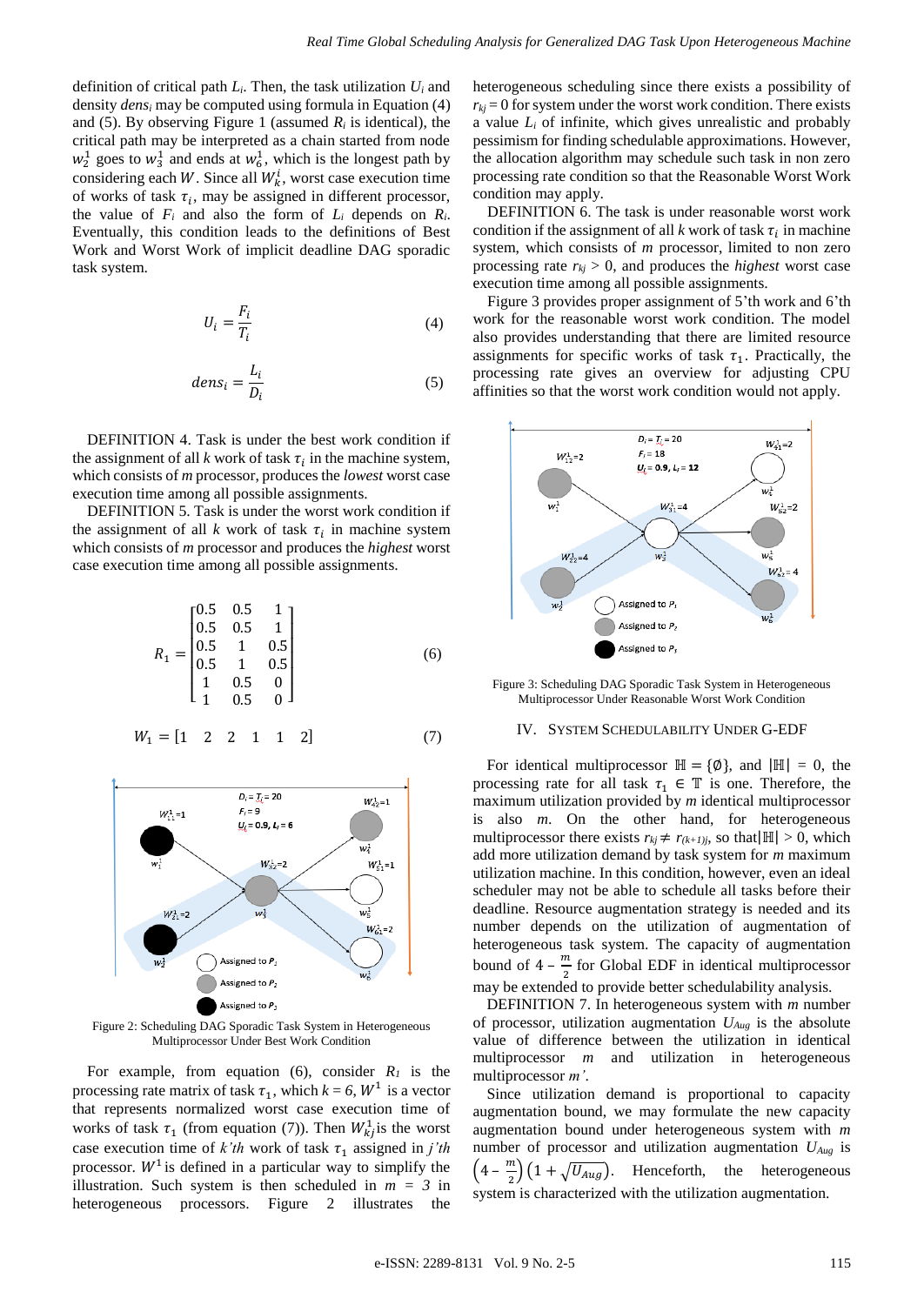# V. EVALUATION AND DISCUSSIONS

We conducted several simulations to observe the behavior of the parallel task upon heterogeneous system modelled by *R* processing rate. Synchronous tasks were generated until the total utilization reach 99% of *m*. *R*, which is  $n \times m$  matrix was generated and filled with one. Consider *p* parameter, where *p*  < m, then p, the number of heterogeneous processors was then decided randomly and *p-*column, which represents the processing rate of task  $\tau_1$  in *p'th* processor was filled with 0.5. This condition produced a heterogeneous processor with the processing rates of 0.5 and 1. The numbers of heterogeneous processor are 25% and 50% of the simulated processors. Hundreds of generated tasks were then scheduled using global EDF with increasing speedup, and failure ratio was observed. Since the task system is *m-Processor Assignable*, task-processor assignment consideration was temporarily abandoned, though the best and worst case result were also presented. Simulations were performed using the number of processors  $m = 4$ , and  $m = 8$ .

Both Figure 4 and 5 show the same result for the identical multiprocessor [8]. The failure rate became zero for processor speedup  $\approx$  2. For  $m=4$ , utilization augmentation of 25% and 50% heterogeneous processors were 1 and 4 respectively, while utilization augmentation of 25% and 50% heterogeneous processors in  $m = 8$  were 2 and 8. Since we extended the capacity augmentation bound of  $\left(4-\frac{m}{a}\right)$  $\frac{\pi}{2}$  $(1 +$  $\sqrt{U_{Aug}}$ ) for  $U_{Aug}$  is the utilization augmentation, capacity augmentation bound for 25% and 50% heterogeneous processors increased between 4 and 8. This result show that the speedup above 4 and  $U_A \approx 8$  was schedulable under global EDF scheduling algorithm.



multiprocessor system for  $m = 4$ 

Capacity augmentation bound of  $4 - \frac{m}{2}$  $\frac{\pi}{2}$  as previously stated by Li et al. [8] may be understood that if the processor speedup is 2, the system is schedulable under global EDF scheduling algorithm. Since we provided a multiplication with  $(1 + \sqrt{U_{Aug}})$ , then in our experiment, we had speedup of 4 for maintaining system schedulability under utilization augmentation between 1 and 8. This result was also reflected on the best work and worst work condition as previously described in section 3. Under the best condition, the total system utilization may reach near to *m* on the identical multiprocessor. Therefore, all the Best Condition (labelled as BC) results show similar behavior with the non heterogeneous system.



Figure 6: System failure ratio under identical and heterogeneous multiprocessor system for *m = 8*

Figure 7 presents the system failure ratio comparison for different number of processors. We inserted the Best Case (BC) results only since we wanted to analyze the system under different number of processors. The results become worst for higher number processors. These are caused by the higher number generated tasks to fulfill higher utilization. As the task set size becomes larger, the time and deadline collision among tasks are increased, leading to the difficulty for the Global EDF to schedule all tasks before their deadline. However, the capacity augmentation bound of  $\left(4-\frac{m}{2}\right)$  $\frac{\pi}{2}$  $(1 +$  $\sqrt{U_{Auq}}$ ) still applies.



Figure 7: System failure ratio comparison under identical and heterogeneous multiprocessor for  $m = 4$  and  $m = 8$ 

Industrial vendors have already implemented nonsymmetric multiprocessor system. ARM big.LITTLE13 provides two type processors with different processing speed and power consumption. Freescale iMX SoloX14 has ARM Cortex A9 processor that is side by side with ARM Cortex M4 microcontroller. The remaining challenges reside in the role of real time operating system. While there exists possibilities for scheduling strategies: partitioned, semipartitioned, clustered, and global scheduling. Due to the fact that the unrelated processors exist, the task and machine model must be advanced in order to provide better real time analysis. At this point, R processing rate is useful to define both practical consideration (processor affinity, and clustering strategies) and schedulability analysis.

#### VI. CONCLUSIONS

In this paper, parallel task upon heterogeneous machine were analyzed under implicit deadline DAG sporadic task model with a novel extension of *R* processing rate. By combining parallel tasks analysis upon identical multiprocessor and their *processing rate* upon heterogeneous